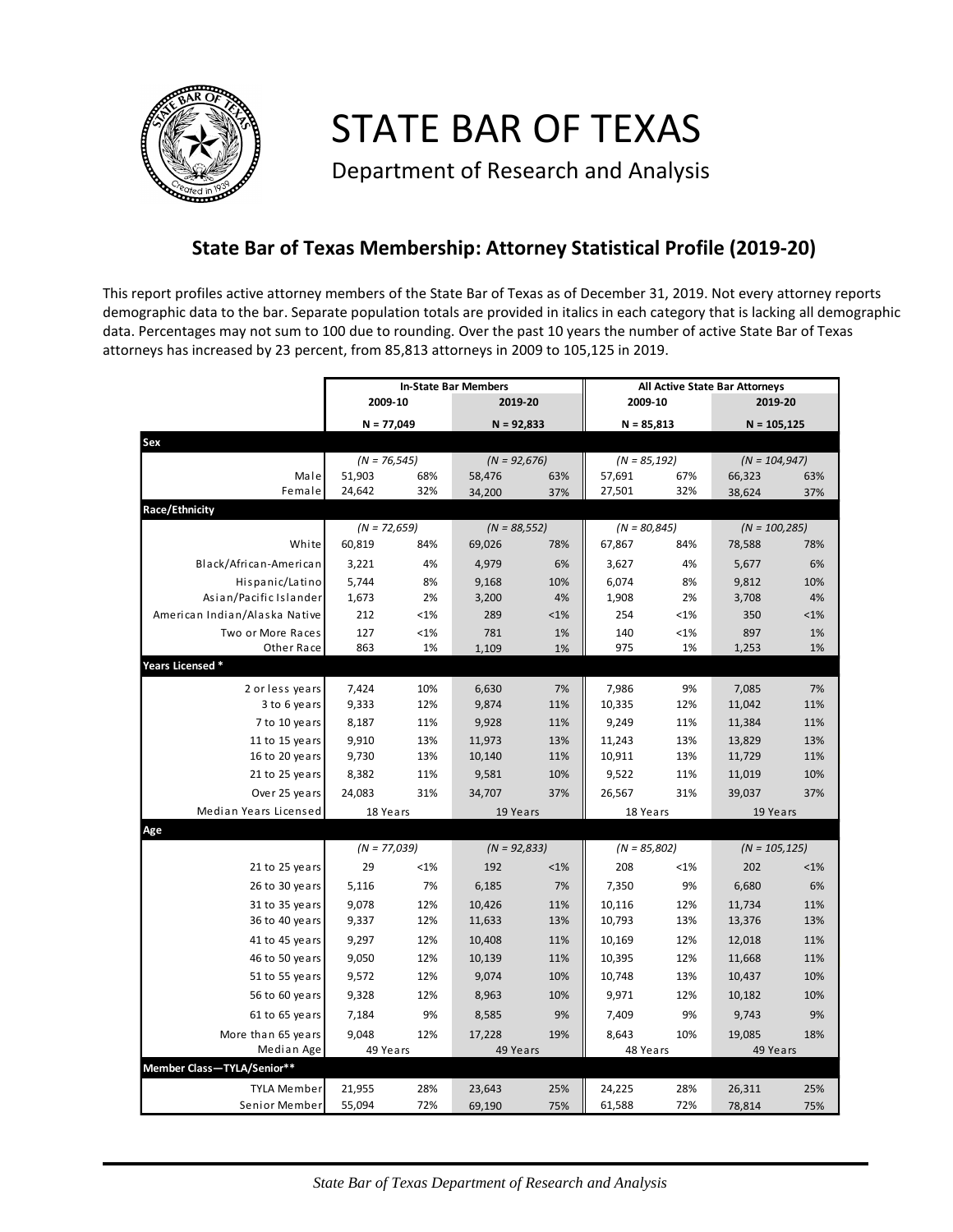|                                                 |                 |                     | <b>In-State Bar Members</b> |          | <b>All Active State Bar Attorneys</b> |                                   |                 |          |  |
|-------------------------------------------------|-----------------|---------------------|-----------------------------|----------|---------------------------------------|-----------------------------------|-----------------|----------|--|
|                                                 | 2009-10         |                     | 2019-20                     |          | 2009-10                               |                                   | 2019-20         |          |  |
|                                                 | $N = 77,049$    |                     | $N = 92,833$                |          | $N = 85,813$                          |                                   | $N = 105, 125$  |          |  |
| <b>Law School Attended</b>                      |                 |                     |                             |          |                                       |                                   |                 |          |  |
| <b>Baylor University</b>                        | 5.052           | 7%                  | 5,553                       | 6%       | 5,332                                 | 6%                                | 5,909           | 6%       |  |
| St. Mary's                                      | 5,957           | 8%                  | 7,160                       | 8%       | 6,249                                 | 7%                                | 7,458           | 7%       |  |
| SMU Dedman/Southern Methodist                   | 6,633           | 9%                  | 7,725                       | 8%       | 7,184                                 | 8%                                | 8,428           | 8%       |  |
| South Texas                                     | 9,007           | 12%                 | 10,783                      | 12%      | 9,461                                 | 11%                               | 11,336          | 11%      |  |
| Texas Southern                                  | 2,511           | 3%                  | 3,281                       | 4%       | 2,679                                 | 3%                                | 3,493           | 3%       |  |
| Texas Tech                                      | 5,232           | 7%                  | 6,383                       | 7%       | 5,504                                 | 6%                                | 6,740           | 6%       |  |
| Texas A&M/Formerly Texas Wesleyan               | 2,105           | 3%                  | 3,519                       | 4%       | 2,206                                 | 3%                                | 3,738           | 4%       |  |
| University of Houston                           | 8,487           | 11%                 | 8,395                       | 9%       | 9,147                                 | 11%                               | 10,186          | 10%      |  |
| University of Texas                             | 14,567          | 19%                 | 14,629                      | 16%      | 15,781                                | 18%                               | 15,988          | 15%      |  |
| UNT Dallas/North Texas School of Law            | $\sim$          | $\sim$              | 192                         | $< 1\%$  | $\sim$                                | $\mathcal{L}_{\mathcal{A}}$       | 405             | $< 1\%$  |  |
| Out-of-State/Other Law School                   | 17,498          | 23%                 | 25,213                      | 27%      | 22,270                                | 26%                               | 31,444          | 30%      |  |
|                                                 |                 |                     |                             |          |                                       |                                   |                 |          |  |
| <b>Primary Occupation</b>                       |                 |                     |                             |          |                                       |                                   |                 |          |  |
|                                                 | $(N = 66,433)$  |                     | $(N = 73,641)$              |          | $(N = 73,798)$                        |                                   | $(N = 83, 102)$ |          |  |
| Private Practitioners<br>Solo Practitioners     | 16,532          | 25%                 | 17,202                      | 23%      | 17,453                                | 24%                               | 18,480          | 22%      |  |
| 2 to 5 attorneys                                | 10.879          | 16%                 | 11,484                      | 16%      | 11,621                                | 16%                               | 12,434          | 15%      |  |
| 6 to 10 attorneys                               | 3,416           | 5%                  | 3,802                       | 5%       | 3,739                                 | 5%                                | 4,168           | 5%       |  |
| 11 to 24 attorneys                              | 3,744           | 6%                  | 3,878                       | 5%       | 4,120                                 | 6%                                | 4,369           | 5%       |  |
| 25 to 40 attorneys                              | 1,729           | 3%                  | 1,968                       | 3%       | 1,941                                 | 3%                                | 2,218           | 3%       |  |
| 41 to 60 attorneys                              | 947             | 1%                  | 1,115                       | 2%       | 1,077                                 | 1%                                | 1,279           | 2%       |  |
| More than 60 attorneys                          | 7,645           | 12%                 | 7,889                       | 11%      | 8,767                                 | 12%                               | 9,382           | 11%      |  |
| Subtotal                                        | 44,892          | 68%                 | 47,338                      | 64%      | 48,718                                | 66%                               | 52,330          | 63%      |  |
| Government Attorney                             | 7,267           | 11%                 | 7,323                       | 10%      | 8,263                                 | 11%                               | 8,349           | 10%      |  |
| Full-Time Judge                                 | 1,541           | 2%                  | 1,582                       | 2%       | 1,610                                 | 2%                                | 1,664           | 2%       |  |
| Law Faculty                                     | 388             | 1%                  | 435                         | 1%       | 518                                   | 1%                                | 585             | 1%       |  |
| Corporate/In-House Counsel                      | 6,336           | 10%                 | 8,161                       | 11%      | 7,557                                 | 10%                               | 9,774           | 12%      |  |
| Other Law Related                               | 1,874           | 3%                  | 2,484                       | 3%       | 2,228                                 | 3%                                | 2,973           | 4%       |  |
| Other Non-Law Related<br>Public Interest Lawyer | 1,772<br>$\sim$ | 3%<br>$\sim$ $\sim$ | 2,083<br>946                | 3%<br>1% | 2,121<br>$\mathbb{Z}^2$               | 3%<br>$\mathcal{L}_{\mathcal{A}}$ | 2,525<br>1,068  | 3%<br>1% |  |
| Retired-Not Working                             | 1,536           | 2%                  | 2,614                       | 4%       | 1,785                                 | 2%                                | 3,028           | 4%       |  |
| Unemployed-Looking                              | 419             | 1%                  | 238                         | $< 1\%$  | 497                                   | 1%                                | 290             | $< 1\%$  |  |
| Unemployed-Not Looking                          | 408             | 1%                  | 437                         | 1%       | 501                                   | 1%                                | 516             | 1%       |  |
| <b>Members of State Bar Sections</b>            |                 |                     |                             |          |                                       |                                   |                 |          |  |
| <b>Section Members</b>                          | 33,693          | 44%                 | 41,843                      | 45%      | 35,219                                | 41%                               | 44,428          | 42%      |  |
| Non Section Members                             | 43,356          | 56%                 | 50,990                      | 55%      | 50,594                                | 59%                               | 60,697          | 58%      |  |
| Members of One Section                          | 17,348          | 23%                 | 21,340                      | 23%      | 18,288                                | 21%                               | 22,963          | 22%      |  |
| Members of Two Sections                         | 9,536           | 12%                 | 11,949                      | 13%      | 9,917                                 | 12%                               | 12,574          | 12%      |  |
| Members of Three Sections                       | 4,000           | 5%                  | 4,928                       | 5%       | 4,133                                 | 5%                                | 5,138           | 5%       |  |
| Members of Four or More Sections                | 2,809           | 4%                  | 3,626                       | 4%       | 2,881                                 | 3%                                | 3,753           | 4%       |  |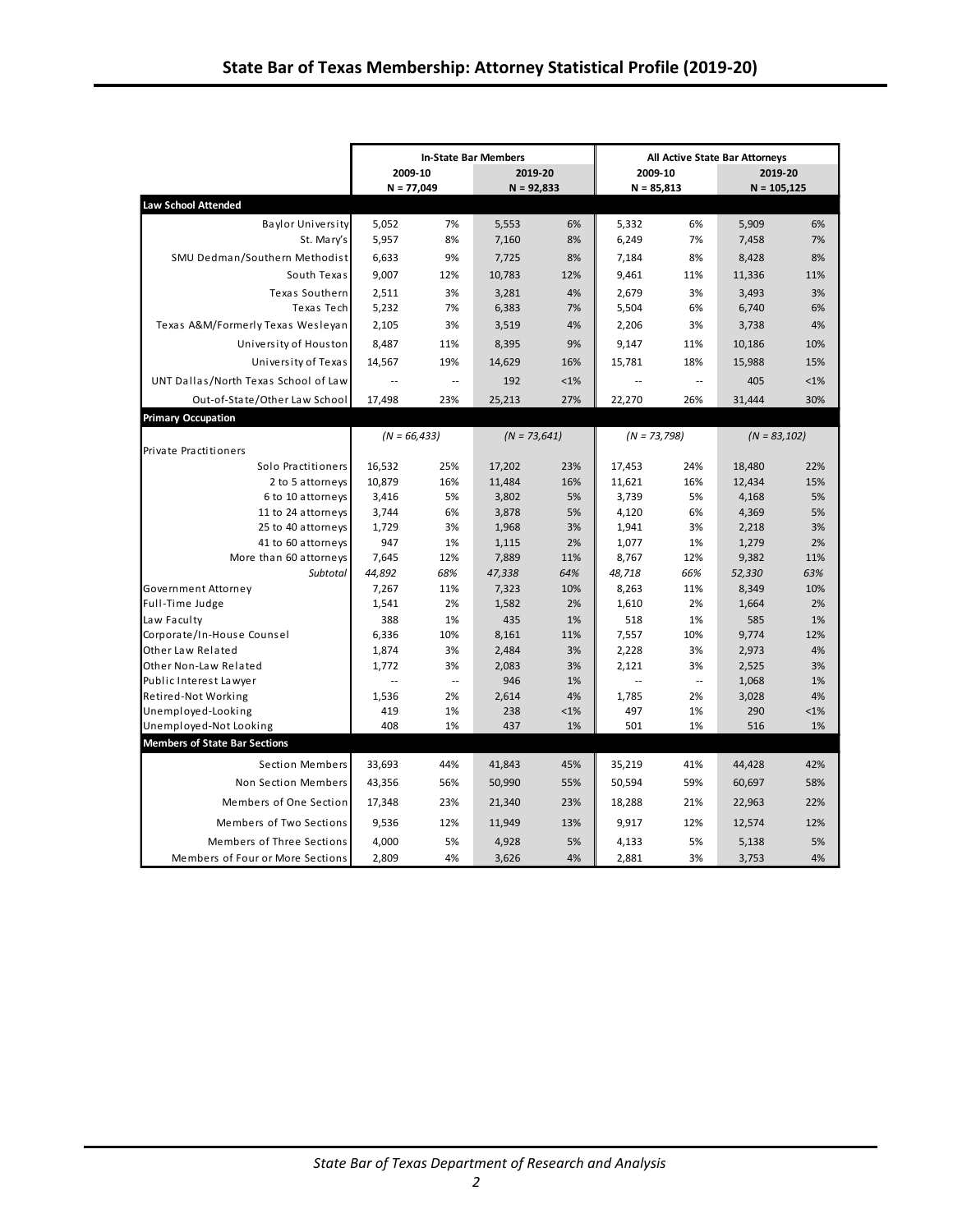| Attorneys can belong to multiple sections,               | <b>In-State Bar Members</b>       |                          |              |               | <b>All Active State Bar Attorneys</b> |                                |               |               |
|----------------------------------------------------------|-----------------------------------|--------------------------|--------------|---------------|---------------------------------------|--------------------------------|---------------|---------------|
| therefore the percents do not sum to 100%                | 2009-10                           |                          | 2019-20      |               | 2009-10                               |                                | 2019-20       |               |
|                                                          | $N = 77,049$                      |                          | $N = 92,833$ |               | $N = 85,813$                          |                                | $N = 105,125$ |               |
| <b>Section Membership</b>                                |                                   |                          |              |               |                                       |                                |               |               |
| Administrative and Public Law                            | 1,098                             | 1%                       | 1,110        | 1%            | 1,119                                 | 1%                             | 1,149         | 1%            |
| African-American Lawyers                                 | 366                               | $< 1\%$                  | 730          | 1%            | 390                                   | $< 1\%$                        | 803           | 1%            |
| Alternative Dispute Resolution                           | 1,095                             | 1%                       | 1,090        | 1%            | 1,135                                 | 1%                             | 1,127         | 1%            |
| Animal Law                                               | 298                               | $< 1\%$                  | 324          | $< 1\%$       | 317                                   | $< 1\%$                        | 336           | $< 1\%$       |
| Antitrust and Business Litigation                        | 1,049                             | 1%                       | 817          | 1%            | 1,097                                 | 1%                             | 862           | 1%            |
| Appellate                                                | 1,716                             | 2%                       | 2,003        | 2%            | 1,750                                 | 2%                             | 2,067         | 2%            |
| Asian-Pacific Interest                                   | 217                               | $< 1\%$                  | 318          | $< 1\%$       | 238                                   | $< 1\%$                        | 343           | < 1%          |
| Aviation Law                                             | 220                               | $< 1\%$                  | 259          | $< 1\%$       | 248                                   | $< 1\%$                        | 291           | $< 1\%$       |
| Bankruptcy Law                                           | 1,368                             | 2%                       | 1,364        | 1%            | 1,418                                 | 2%                             | 1,449         | 1%            |
| <b>Business Law</b>                                      | 3,750                             | 5%                       | 4,192        | 5%            | 3,897                                 | 5%                             | 4,403         | 4%            |
| Child Protection Law                                     | $\overline{\phantom{a}}$          | $\sim$                   | 872          | 1%            | ٠.                                    | $\overline{\phantom{a}}$       | 882           | 1%            |
| Civil Liberties & Civil Rights                           | 206                               | $< 1\%$                  | 344          | $< 1\%$       | 218                                   | $< 1\%$                        | 365           | < 1%          |
| Collaborative Law                                        | $\overline{\phantom{m}}$          | $\overline{\phantom{a}}$ | 244          | $< 1\%$       | $\overline{\phantom{a}}$              | $\overline{\phantom{a}}$       | 246           | $< 1\%$       |
| Computer and Technology                                  | 735                               | 1%                       | 1,905        | 2%            | 774                                   | 1%                             | 1,994         | 2%            |
| Construction Law                                         | 1,992                             | 3%                       | 2,284        | 2%            | 2,051                                 | 2%                             | 2,414         | 2%            |
| Consumer and Commercial Law                              | 1,299                             | 2%                       | 1,147        | 1%            | 1,326                                 | 2%                             | 1,202         | 1%            |
| Corporate Counsel                                        | 2,969                             | 4%                       | 4,301        | 5%            | 3,159                                 | 4%                             | 4,633         | 4%            |
| Criminal Justice                                         | 2,555                             | 3%                       | 3,012        | 3%            | 2,621                                 | 3%                             | 3,080         | 3%            |
| Entertainment and Sports Law                             | 495                               | 1%                       | 538          | 1%            | 523                                   | 1%                             | 585           | 1%            |
| <b>Environmental and Natural Resources</b>               | 1,230                             | 2%                       | 1,113        | 1%            | 1,312                                 | 2%                             | 1,242         | 1%            |
| Family Law                                               | 4,904                             | 6%                       | 5,833        | 6%            | 4,944                                 | 6%                             | 5,901         | 6%            |
| General Practice, Solo, and Small Firm                   | 1,948                             | 3%                       | 1,926        | 2%            | 1,977                                 | 2%                             | 1,982         | 2%            |
| Government Lawyers                                       | 784                               | 1%                       | 971          | 1%            | 817                                   | 1%                             | 1,010         | 1%            |
| Health Law                                               | 1,226                             | 2%                       | 1,558        | 2%            | 1,292                                 | 2%                             | 1,707         | 2%            |
| Hispanic Issues                                          | 353                               | <1%                      | 525          | 1%            | 373                                   | $< 1\%$                        | 549           | 1%            |
| Immigration and Nationality Law                          | $\overline{\phantom{a}}$          | $\ddotsc$                | 1,233        | 1%            | $\overline{\phantom{a}}$              | $\mathbb{Z}^2$                 | 1,327         | 1%            |
| Insurance Law                                            | 1,522                             | 2%                       | 2,017        | 2%            | 1,588                                 | 2%                             | 2,148         | 2%            |
| Intellectual Property Law                                | 1,903                             | 2%                       | 2,181        | 2%            | 2,084                                 | 2%                             | 2,406         | 2%            |
| International Law                                        | 757                               | 1%                       | 765          | 1%            | 847                                   | 1%                             | 856           | 1%            |
| James C. Watson Inn                                      | 154                               | < 1%                     | 107          | $< 1\%$       | 155                                   | < 1%                           | 109           | < 1%          |
| Judicial                                                 | 1,025                             | 1%                       | 915          | 1%            | 1,034                                 | 1%                             | 922           | 1%            |
| Justice of the Peace Courts                              | 62                                | <1%                      | 136          | $< 1\%$       | 62                                    | $< 1\%$                        | 137           | $< 1\%$       |
| Juvenile Law                                             | 804                               | 1%                       | 817          | 1%            | 807                                   | 1%                             | 822           | 1%            |
| Labor and Employment Law<br>Legislative and Campaign Law | 2,632<br>$\overline{\phantom{a}}$ | 3%<br>$\sim$             | 3,005<br>347 | 3%<br>$< 1\%$ | 2,766<br>$\overline{\phantom{a}}$     | 3%<br>$\overline{\phantom{a}}$ | 3,218<br>359  | 3%<br>$< 1\%$ |
| LGBT Law                                                 | 199                               | < 1%                     | 515          | 1%            | 213                                   | $< 1\%$                        | 545           | 1%            |
| Litigation                                               | 7,291                             | 9%                       | 7,959        | 9%            | 7,477                                 | 9%                             | 8,235         | 8%            |
| Litigation -Sustaining                                   | $\overline{\phantom{a}}$          | $\overline{\phantom{a}}$ | 320          | <1%           | $\overline{\phantom{a}}$              | $\overline{\phantom{a}}$       | 333           | $<$ 1%        |
| Military and Veterans Law                                | 211                               | <1%                      | 366          | <1%           | 289                                   | <1%                            | 447           | $< 1\%$       |
| Municipal Judges                                         | 292                               | $< 1\%$                  | 286          | $< 1\%$       | 292                                   | $< 1\%$                        | 287           | $< 1\%$       |
| Native American Law                                      | 90                                | $< 1\%$                  | 107          | $< 1\%$       | 111                                   | $< 1\%$                        | 119           | $< 1\%$       |
| Oil, Gas and Energy Resources Law                        | 2,831                             | 4%                       | 4,302        | 5%            | 3,007                                 | 4%                             | 4,687         | 4%            |
| Poverty Law                                              | 420                               | 1%                       | 590          | 1%            | 429                                   | $< 1\%$                        | 602           | 1%            |
| Public Utility Law                                       | 412                               | 1%                       | 435          | <1%           | 438                                   | 1%                             | 472           | $< 1\%$       |
| Real Estate, Probate & Trust Law                         | 7,017                             | 9%                       | 8,687        | 9%            | 7,184                                 | 8%                             | 9,051         | 9%            |
| School Law                                               | 612                               | 1%                       | 764          | 1%            | 625                                   | 1%                             | 792           | 1%            |
| Tax                                                      | 1,750                             | 2%                       | 2,024        | 2%            | 1,870                                 | 2%                             | 2,197         | 2%            |
| Women and the Law                                        | 430                               | 1%                       | 1,220        | 1%            | 440                                   | 1%                             | 1,268         | 1%            |
| Workers' Compensation                                    | 261                               | <1%                      | 316          | <1%           | 267                                   | <1%                            | 334           | <1%           |